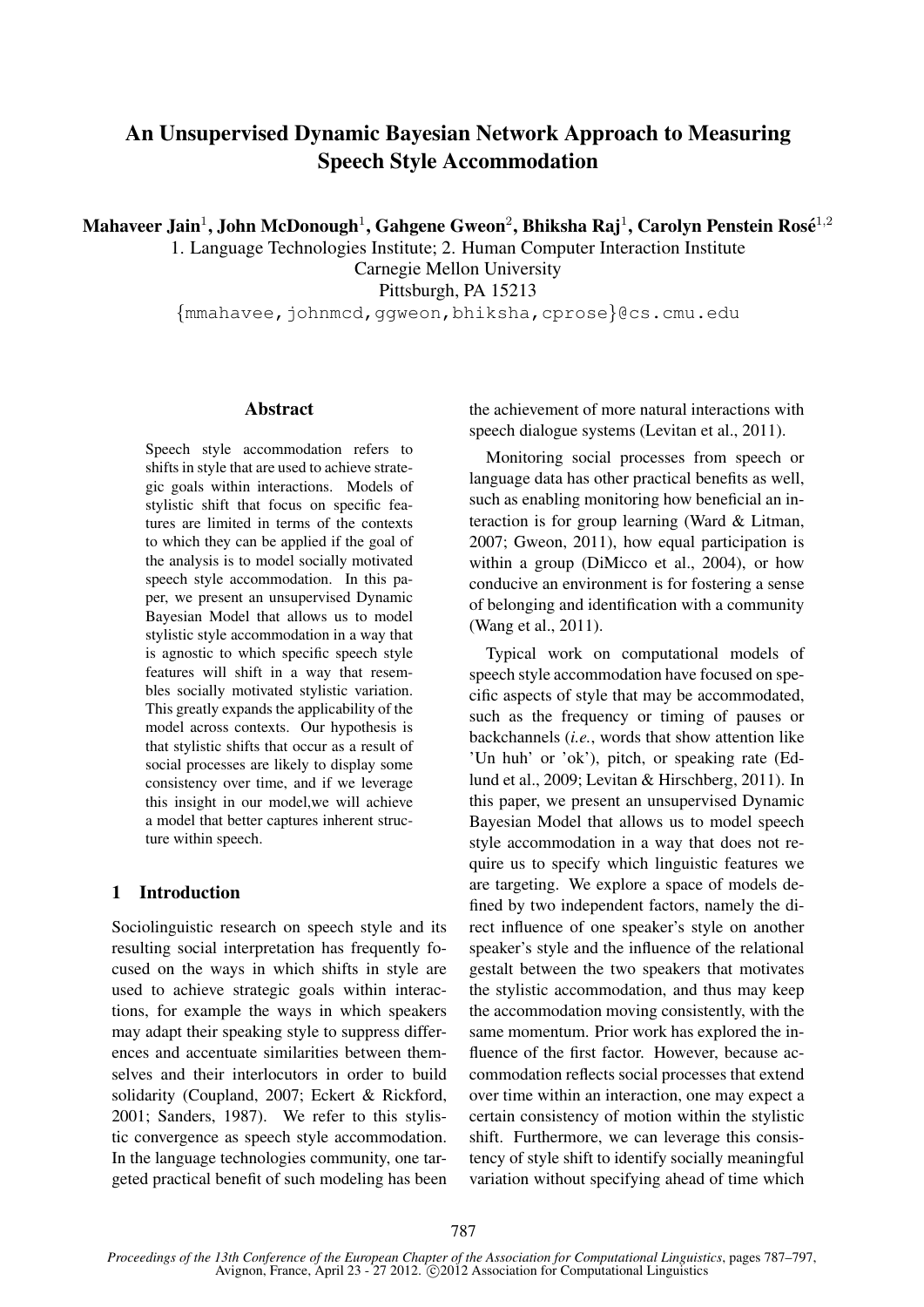particular stylistic elements we are focusing on. Our evaluation provides support for this hypothesis.

When stylistic shifts are focused on specific linguistic features, then measuring the extent of the stylistic accommodation is simple since a speaker's style may be represented on a one or two dimensional space, and movement can then be measured precisely within this space using simple linear functions. However, the rich sociolinguistic literature on speech style accommodation highlights a much greater variety of speech style characteristics that may be associated with social status within an interaction and may thus be beneficial to monitor for stylistic shifts. Unfortunately, within any given context, the linguistic features that have these status associations, which we refer to as *indexicality*, are only a small subset of the linguistic features that are being used in some way. Furthermore, which features carry this indexicality are specific to a context. Thus, separating the socially meaningful variation from variation in linguistic features occurring for other reasons is akin to searching for the proverbial needle in a haystack. It is this technical challenge that we address in this paper.

In the remainder of the paper we review the literature on speech style accommodation both from a sociolinguistic perspective and from a technological perspective in order to motivate our hypothesis and proposed model. We then describe the technical details of our model. Next, we present an experiment in which we test our hypothesis about the nature of speech style accommodation and find statistically significant confirming evidence. We conclude with a discussion of the limitations of our model and directions for ongoing research.

# 2 Theoretical Framework

Our research goal is to model the structure of speech in a way that allows us to monitor social processes through speech. One common goal of prior work on modeling speech dynamics has been for the purpose of informing the design of more natural spoken dialogue systems (Levitan et al., 2011). The practical goal of our work is to measure the social processes themselves, for example in order to estimate the extent to which group discussions show signs of productive consensus building processes (Gweon, 2011). Much

prior work on modeling emotional speech has sought to identify features that themselves have a social interpretation, such as features that predict emotional states like uncertainty (Liscombe et al., 2005), or surprise (Ang et al., 2002), or social strategies like flirting (Ranganath et al., 2009). However, our goal is to monitor social processes that evolve over time and are reflected in the change in speech dynamics. Examples include fostering trust, forming attachments, or building solidarity.

# 2.1 Defining Speech Style Accommmodation

The concept of what we refer to as Speech Style Accommodation has its roots in the field of the Social Psychology of Language, where the many ways in which social processes are reflected through language, and conversely, how language influences social processes, are the objects of investigation (Giles & Coupland, 1991). As a first step towards leveraging this broad range of language processes, we refer to one very specific topic, which has been referred to as entrainment, priming, accommodation, or adaptation in other computational work (Levitan & Hirschberg, 2011). Specifically we refer to the finding that conversational partners may shift their speaking style within the interaction, either becoming more similar or less similar to one another.

Our usage of the term accommodation specifically refers to the process of speech style convergence within an interaction. Stylistic shifts may occur at a variety of levels of speech or language representation. For example, much of the early work on speech style accommodation focused on regional dialect variation, and specifically on aspects of pronunciation, such as the occurrence of post-vocalic "r" in New York City, that reflected differences in age, regional identification, and socioeconomic status (Labov, 2010a,b). Distribution of backchannels and pauses have also been the target of prior work on accommodation (Levitan & Hirschberg, 2011). These effects may be moderated by other social factors. For example, Bilous & Krauss (1988) found that females accommodated to their male partners in conversation in terms of average number of words uttered per turn. For example, Hecht et al. (1989) reported that extroverts are more listener adaptive than introverts and hence extroverts converged more in their data.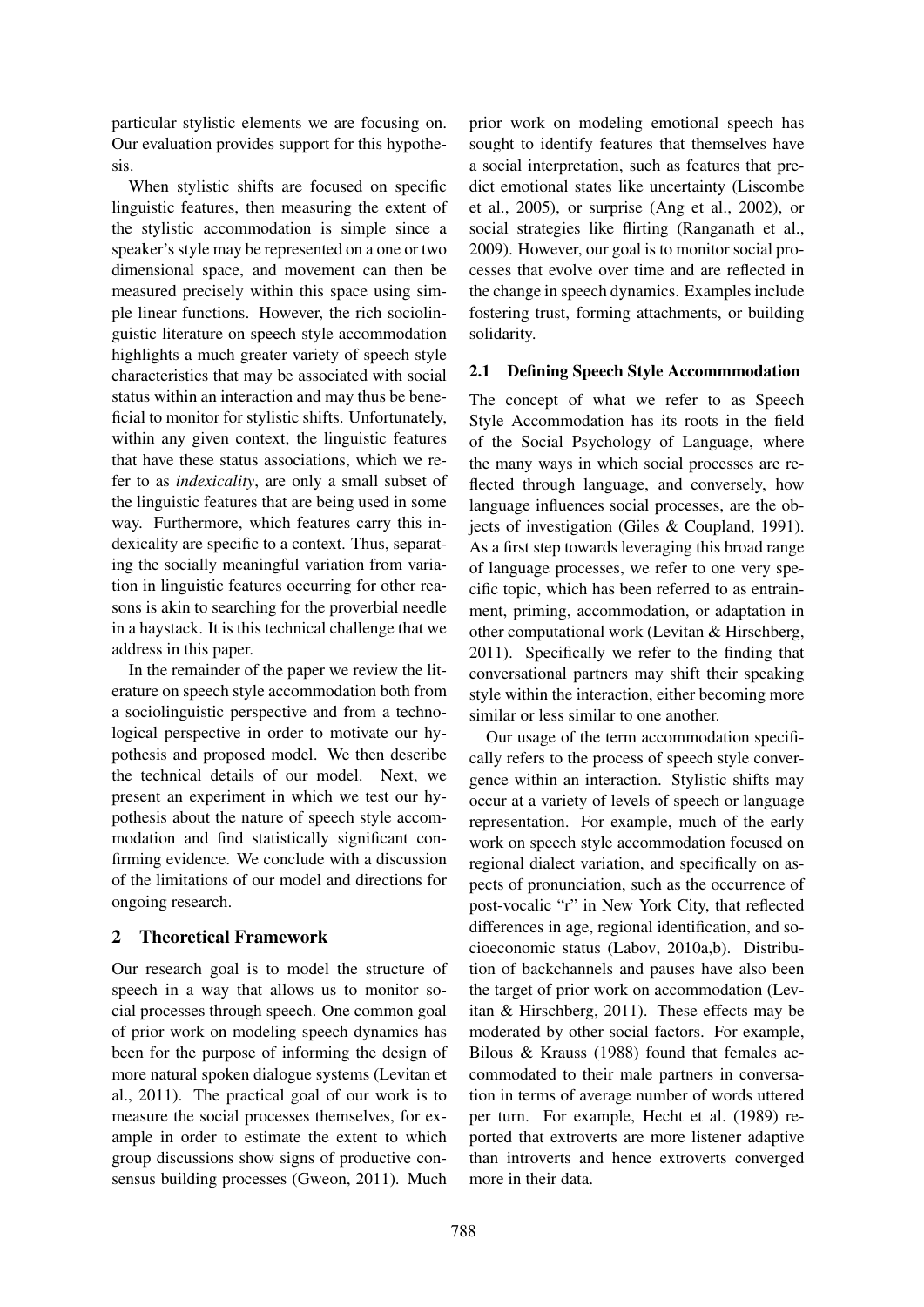Accommodation could be measured either from textual or speech content of a conversation. The former relates to "what" people say whereas the latter to 'how' they say it. We are only interested in measuring accommodation from speech in this work. There has been work on convergence in text such as syntactic adaptation (Reitter et al., 2006) and language similarity in online communities (Huffaker et al., 2006).

### 2.2 Social Interpretation of Speech Style Accommodation

It has long been established that while some speech style shifts are subconscious, speakers may also choose to adapt their way of speaking in order to achieve social effects within an interaction (Sanders, 1987). One of the main motives for accommodation is to decrease social distance. On a variety of levels, speech style accommodation has been found to affect the impression that speakers give within an interaction. For example, Welkowitz & Feldstein (1970) found that when speakers become more similar to their partners, they are liked more by partners. Another study by Putman & Street Jr (1984) demonstrated that interviewees who converge to the speaking rate and response latency of their interviewers are rated more favorably by the interviewers. Giles et al. (1987) found that more accommodating speakers were rated as more intelligent and supportive by their partners. Conversely, social factors in an interaction affect the extent to which speakers engage in, and some times chose not to engage in, accommodation. For example, Purcell (1984) found that Hawaiian children exhibit more convergence in interactions with peer groups that they like more. Bourhis & Giles (1977) found that Welsh speakers while answering to an English surveyor broadened their Welsh accent when their ethnic identity was challenged. Scotton (1985) found that few people hesitated to repeat lexical patterns of their partners to maintain integrity. Nenkova et al. (2008) found that accommodation on high frequency words correlates with naturalness, task success, and coordinated turn-taking behavior.

# 2.3 Computational models of speech style accommodation

Prior research has attempted to quantify accommodation computationally by measuring similarity of speech and lexical features either over full conversations or by comparing the similarity in the first half and the second half of the conversation. For example, Edlund et al. (2009) measure accommodation in pause and gap length using measures such as synchrony and convergence. Levitan & Hirschberg (2011) found that accommodation is also found in special social behaviors within conversation such as backchannels. They show that speakers in conversation tend to use similar kinds of speech cues such as high pitch at the end of utterance to invite a backchannel from their partner. In order to measure accommodation on these cues, they compute the correlation between the numerical values of these cues used by partners.

In our work we measure accommodation using Dynamic Bayesian Networks (DBNs). Our models are learnt in an unsupervised fashion. What we are specifically interested in is the manner in which the influence of one partner on the other is modeled. What is novel in our approach is the introduction of the concept of an accommodation state, or relational gestalt variable, which essentially models the momentum of the influence that one partner is having on the other partner's speaking style. It allows us to represent structurally the insight that accommodation occurs over time as a reflection of a social process, and thus has some consistency in the nature of the accommodation within some span of time. The prior work described in this section can be thought of as taking the influence of the partner's style directly on the speaker's style within an instant as the floor shifts from one speaker to the next. Thus, no consistency in the manner in which the accommodation is occurring is explicitly encouraged by the model. The major advantage of consistency of motion within the style shift over time is that it provides a sign post for identifying which style variation within the speech is salient with respect to social interpretation within a specific interaction so that the model may remain agnostic and may thus be applied to a variety of interactions that differ with respect to which stylistic features are salient in this respect.

# 3 A Dynamic Bayesian Network Model for Conversation

Speech stylistic information is reflected in prosodic features such as pitch, energy, speak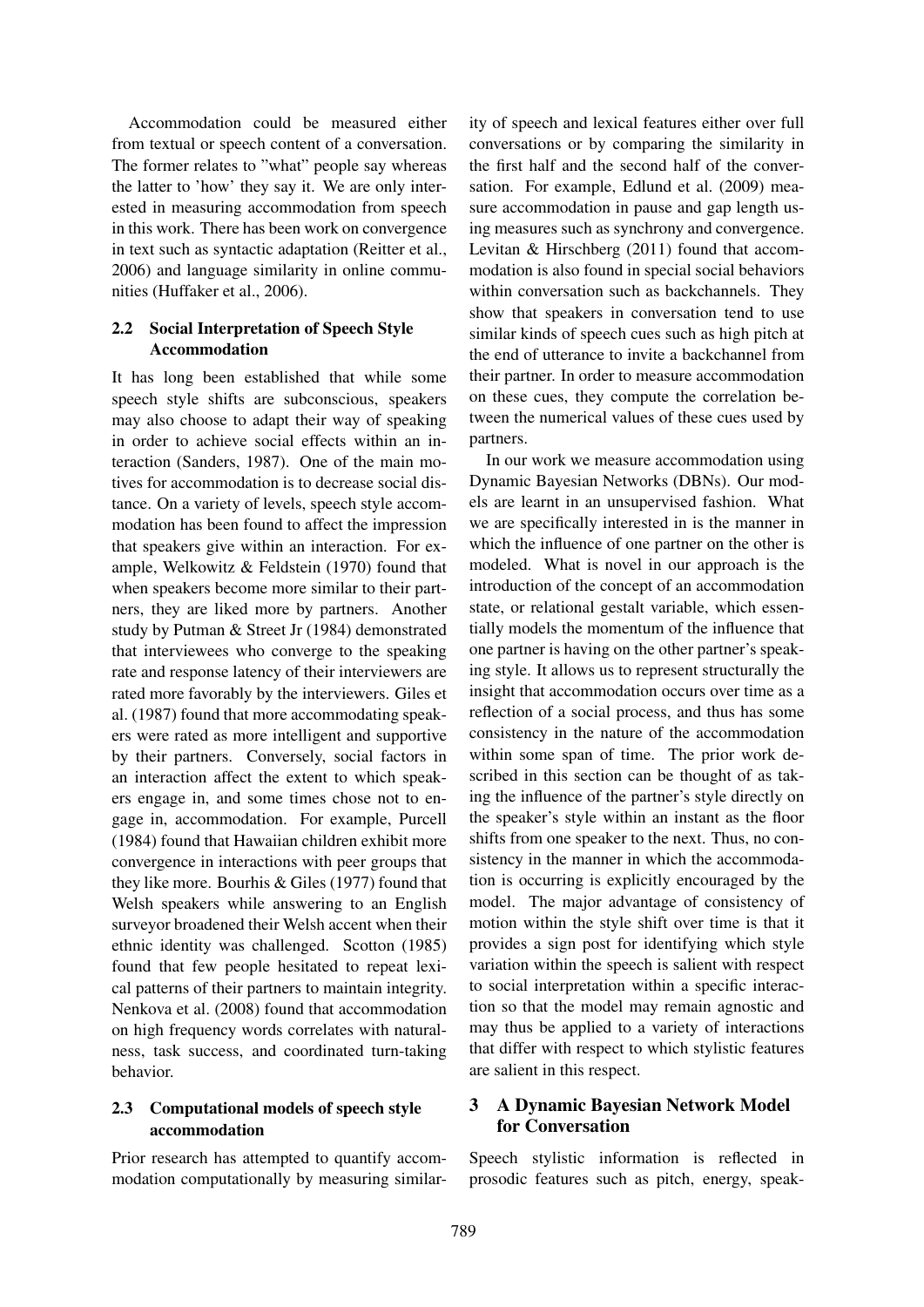ing rate etc. In this work, we leverage on several of these speech features to quantify accommodation. We propose a series of models that can be trained unsupervised from speech features and can be used for predicting accommodation. The models attempt to capture the dependence of speech features on speaking style, as well as the effect of persistence and accommodation on style. We use a dynamic Bayesian network (DBN) formalism to capture these relationships. Below we briefly review DBNs, and subsequently describe the speech features used, and the proposed models.

#### 3.1 Dynamic Bayesian Networks

The theory of Bayesian networks is well documented and understood (Jensen, 1996; Pearl, 1988). A Bayesian network is a probabilistic model that represents statistical relationships between random variables via a directed acyclic graph (DAG). Formally, it is a directed acyclic graph whose nodes represent random variables (which may be observable quantities, *latent* unobservable variables, or hypotheses to be estimated). Edges represent *conditional* dependencies; nodes which are connected by an edge represent random variables that have a direct influence on one another. The entire network represents the joint probability of all the variables represented by the nodes, with appropriate factoring of the conditional dependencies between variables.

Consider, for instance, a joint distribution over a set of random variables  $x_1, x_2, \cdots, x_n$ , modeled by a Bayesian network. Let  $V =$  $v_1, v_2, \dots, v_n$  represent the set of *n* nodes in the network, representing the random variables  $x_1, x_2, \cdots, x_n$  respectively. Let  $\wp(v_i)$  represent the set of parent nodes of  $v_i$ , *i.e.* nodes in  $V$ that have a directed edge into a node  $v_i$ . Then, by the dependencies specified by the network,  $P(x_i|x_1, x_2, \cdots, x_n) = P(x_i|x_j : v_j \in \wp(v_i)).$ In other words, any variable  $x_i$  is directly dependent only on its parent variables, *i.e.* the random variables represented by the nodes in  $\varphi(v_i)$ , and is independent of all other variables given these variables. The joint probability of  $x_1, x_2, \cdots, x_n$ is hence given by

$$
p(x_1, x_2, ..., x_n) = \prod_i p(x_i | x_{\pi_i}) \tag{1}
$$

Where  $x_{\pi_i}$  represents  $\{x_j : v_j \in \wp(v_i), i.e.$  the



Figure 1: An example Dynamic Bayesian Network (DBN) showing the temporal relationship between three random variables (*A*,*B* and *C*). *A* is observered and dependent on two hidden variables *B* and *C*. Directed edges across time  $(t - 1 \rightarrow t)$  indicate temporal relationships between variables. In this example, the variables  $A_t$  and  $B_t$  are both dependent on  $B_{t-1}$  with the relationship defined through conditional distributions  $P(A_t|B_{t-1})$  and  $P(B_t|B_{t-1})$ .

parents of  $x_i$  in the network. We note that not all of these variables need to be observable; often in such models several of the variables are unobservable, *i.e.* they are *latent*. In order to obtain the joint distribution of the observable variables the latent variables must be marginalized out. *I.e.* if  $x_1, \dots, x_m$  are observable  $\sum_{x_{m+1},...,x_n} P(x_1, x_2, \cdots, x_n).$ and  $x_{m+1}, \dots, x_n$  are latent,  $P(x_1, \dots, x_m) =$ 

*Dynamic* Bayesian networks (DBNs) further represent time-series data through a recurrent formulation of a basic Bayesian network that represents the relationship between variables. Within a DBN a set of random variables at each time instance *t* is represented as a static Bayesian Network with temporal dependencies to variables at other instants. Namely, the distribution of a variable  $x_{i,t}$  at time  $t$  is dependent on other variables at times  $t - \tau$ ,  $x_{i,t-\tau}$  through conditional probabilities of the form  $Pr(x_{i,t}|x_{j,t-\tau})$ . An example DBN, consisting of three variables (*A, B* and *C*), two of which have temporal dependencies is shown in Figure 1.

One benefit of the DBN formalism is that in addition to providing a compact graphical way of representing statistical relationships between variables in a process, the constrained, directed network structure also allows for simplified inference. Moreover, the conditional distributions associated with the network are often assumed not to vary over time, i.e.  $Pr(x_{i,t}|x_{i,t-\tau})$  = *Pr*( $x_{i,t}$ <sup>*/*</sup> $|x_{i,t'-\tau}$ ). This allows for a very compact representation of DBNs and allows for efficient Expectation-Maximization (EM) learning algorithms to be applied.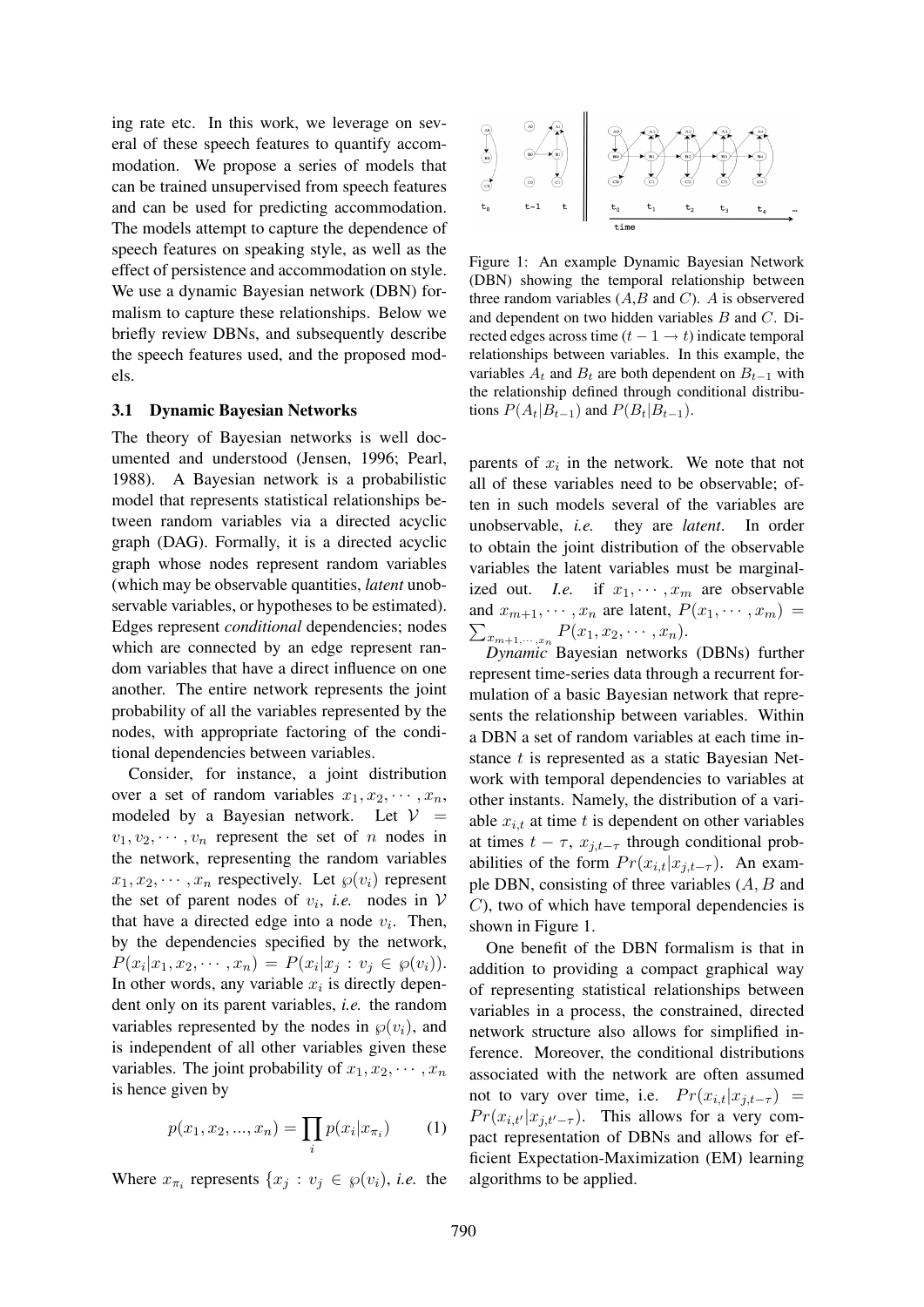In the discussion that follows we do not explicitly specify the random variables and the form of the associated probability distributions, but only present them graphically. The joint distribution of the variables should nevertheless be obvious from the figures. We employ EM to learn the parameters of the models from training data, and the junction tree algorithm (Lauritzen & Spiegelhalter, 1988) to perform inference.

### 3.2 Speech Features

We characterize conversations as a series of spoken turns by the partners. We characterize the speech in each turn through a vector that captures several aspects of the signal that are salient to style. We used the OPENSmile toolkit (opensmile, 2011) to compute the features. Specifically, within each turn the speech was segmented into analysis windows of 50ms, where adjacent windows overlapped by 40ms. From each analysis window a total of 7 features were computed: voice probability, harmonic to noise ratio, voice quality, three measures of pitch  $(F_0, F_0^{raw},$  $F_0^{env}$ ), and loudness. A 10-bin histogram of feature values was computed for each of these features, which was then normalized to sum to 1.0. The normalized histogram effectively represents both the values and the fluctuation in the features. For instance, a histogram of loudness values captures the variation in the loudness of the speaker within a turn. The logarithms of the normalized 10-bin histograms for the 7 features were concatenated to result in a single 70-dimensional observation vector for the turn. These 70 dimensional observation vectors for each turn of any speaker are represented in our model as  $o_t^i$  where *t* is turn index and *i* is speaker index.

#### 3.3 Elements of the Models

In this section we formally describe the elements of our model.

Speaking Style State: These states represent the speaking styles of the partners in a conversation. We represent these states as  $s_t^i$ , where *t* represent turn index and *i* represents speaker index. These states are assumed to belong to a finite, discrete  $\text{set } \mathcal{S} = \{s_1, s_2, \cdots, s_k\}, \text{ i.e. } s_t^i \in \mathcal{S} \; \forall (i, t).$ 

Accommodation State: An accommodation state represents the indirect influence of partners on each other in a conversation. In our present design, it can take a value of either 1 or 0. These



Figure 2: The basic generative model.



Figure 3: ISM: The dynamics of each speaker are independent of the other speaker.

states are represented as  $A_t$ , where  $t$  is turn index. Observation Vector: The observation vectors are the feature vectors  $o_t^i$  computed for each turn.

#### 3.4 Models for Accommodation

Our models embody two premises. First, a person's speech in any turn is a function of his/her speaking style in that turn. Second, a person's speaking style at any turn depends not only by their own personal biases, but also by their accommodation to their partner. We represent these dependencies as a DBN.

Our basic model to represent the generation of speech (i.e. speech features) by a speaker in the absence of other influences is shown in Figure 2. The speech features  $o_t^i$  in any turn depend only on the speaking style  $s_t^i$  in that turn. The style  $s_t^i$  in any turn depends on the style  $s_{t-1}^i$  in the previous turn, to capture the speaker-specific patterns of variation in speaking style. We note that this is a rather simple model and patterns of variation in style are captured only through the statistical dependence between styles in consequent turns.

We now build our models for accommodation on this basic model.

#### 3.4.1 Style-based models

Our two first models assume that accommodation is demonstrated as a direct dependence of a person's speaking sytle on their partner's style. Therefore the models only consider speaking styles.

#### The Independent Speaker Model

Our simplest model for a conversation assumes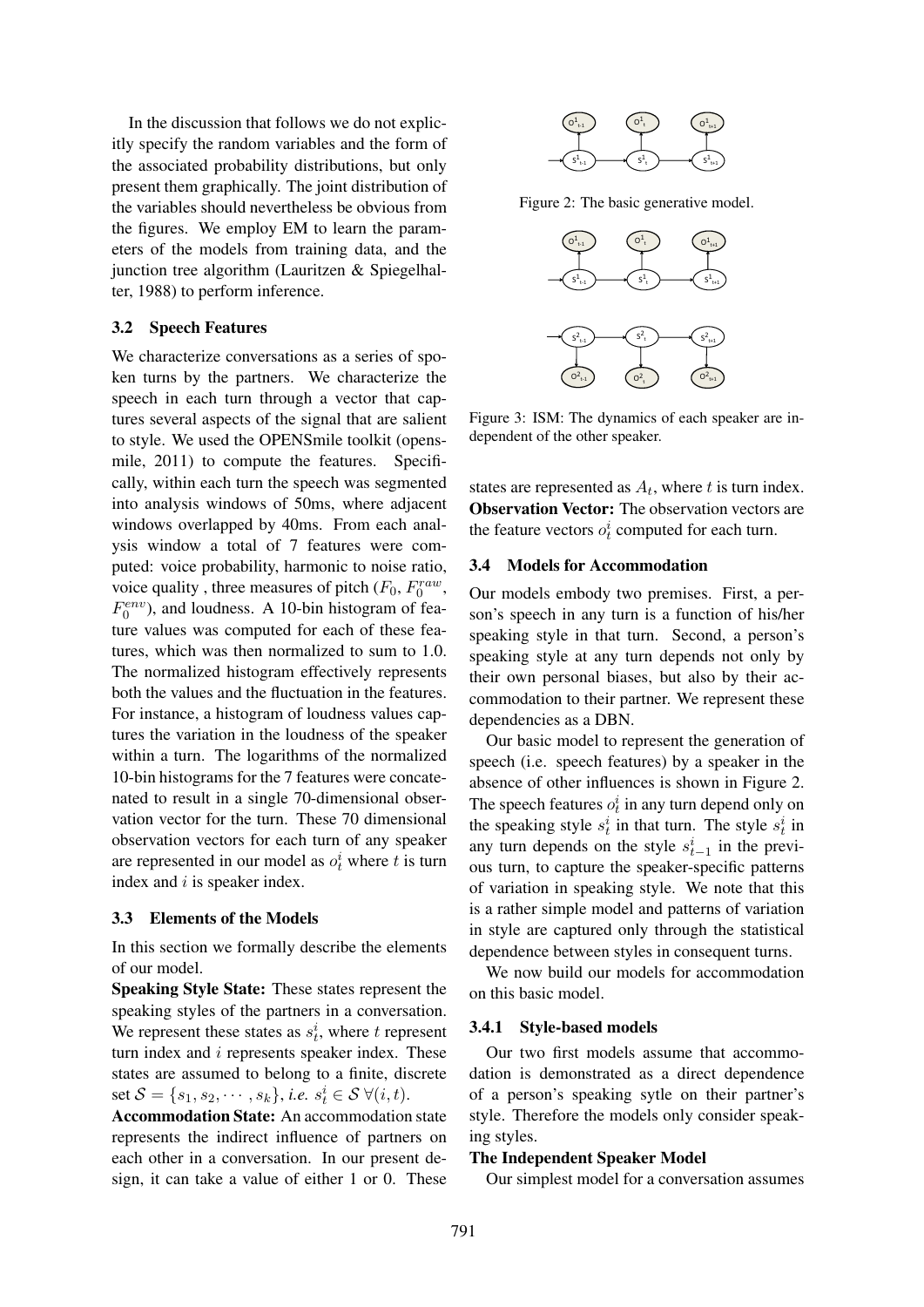

Figure 4: CSDM: A speaker's style depends on their partner's style at the previous turn.



Figure 5: SASM: Both partners' styles depend on mutual accommodation to one another.

that each person's speaking style evolves independently, uninfluenced by their partner. The DBN for this is shown in Figure 3. We refer to this model as the *Independent Speaker Model* (ISM). Note that the set of values that the style states can take is common for both speakers. The speaking styles for the two speakers may be said to be confluent in any turn if both of them are in the same style state at that turn.

#### The Cross-speaker Dependence Model

Intuitively, in a conversation speakers are influenced by their partners' speaking style in previous turns. The *Cross-Speaker Dependence Model* (CSDM) represents this dependence as shown in the DBN in Figure 4. In this model a person's speaking style depends on both their own and their partner's speaking styles in the previous turn.

### 3.4.2 Accommodation state models

*Accommodation state models* assume that conversations actually have an underlying state of accommodation, and that speakers in fact vary their speaking styles in response to it. We models this through a binary-valued accommodation state that is embedded into the DBN. We posit two types of accommodation state models.

#### The Symmetric Accommodation State Model

In the *symmetric* accommodation state model



Figure 6: AASM: Accommodation state associated with every speaker turn

(SASM) we assume that accommodation is a jointly experienced characteristic of the conversation at any time, which enjoys some persistence, but is also affected by the speaking styles exhibited by the speakers at each turn. The accommodation at any time in turn affects the speaking styles of both speakers in the next turn. The DBN for this model is shown in Figure 5.

### The Asymmetric Accommodation State Model

The *asymmetric* accommodation state model (AASM) represents accommodation as a speakerturn-specific characteristic. In any turn, the accommodation for a speaker depends chiefly on their partner's most recent speaking style. The accommodation state can change after each speaker turn. Figure 6 shows the DBN for this model. Note that this model captures the asymmetric nature of accommodation, e.g. it may be the case that only one of the speakers is accommodating. For instance, if if  $a_t^1 = 0$  and  $a_t^2 = 1$ , only speaker2 is accommodating but not speaker1.

# 3.4.3 Accommodated style dependence models

While accommodation state models explicitly models accommodation, they do not explicitly represent how it is expressed. In reality, accommodation is a process of convergence – an accommodating speaker's speaking style may be expected to converge toward that of their partner. In other words, the person's speaking style depends not only on whether they are accommodating or not, but also on their partner's style at the previous turn. *Accommodated style dependence models* explicitly represent this dependence.

# The Symmetric Accommodated Style Dependence Model

The *Symmetric Accommodated Style Dependence Model* (SASDM) extends the SASM, to in-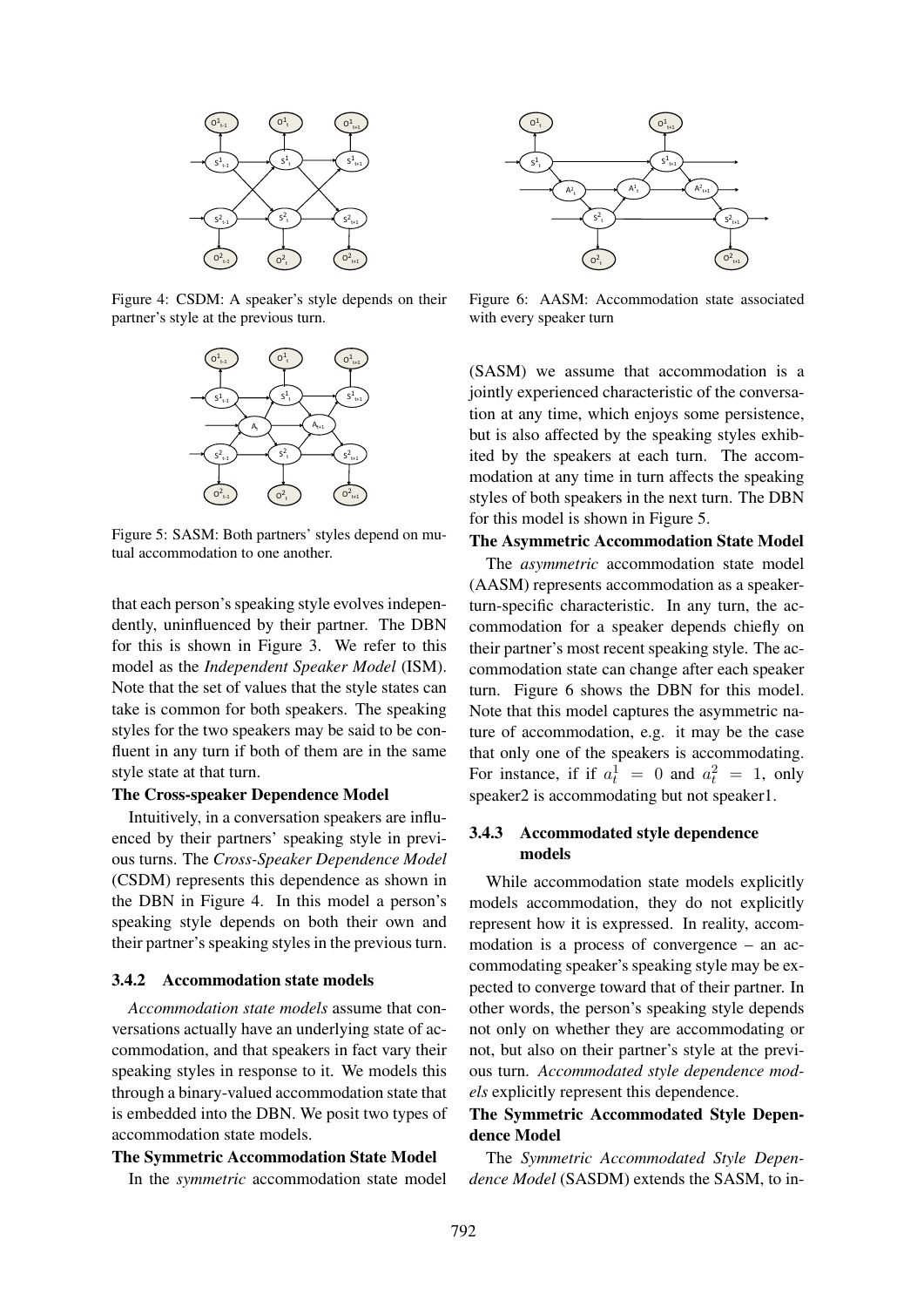

Figure 7: SASDM: A speaker's style depends both on mutual accommodation and the partner's style in the previous turn.



Figure 8: AASDM: The accommodation state associated with every speaker and a speaker's style depends on the partner's style.

dicate that a speaker's style in any turn depends both on accommodation and on their partner's style in the previous turn. Figure 7 shows the DBN for this model.

## Asymmetric Accommodated Style Dependence Model

The *Asymmetric Accommodated Style Dependence Model* (AASDM) extends the AASM by adding a direct dependence between a speaker's style and their partner's style in their most recent turn. The DBN for this is shown in Figure 8.

#### 3.5 Interpreting the states

We note that we have referred to the states in the models above as "style" states. In reality, in all cases, we learn the parameters of the model in an unsupervised manner, since the data we use to train it do not have either speaking style or accommodation indicated (although, if they were labeled, the labels could be employed within our models). Consequently, we have no assurance that the states learned will actually correspond to speaking styles. They can only be considered a *proxy* for speaking style. Nevertheless, if both speakers are in the same state, they can both be expected to be producing similar prosodic features, as represented in the observation vectors. It is hence reasonable to assume that they are both speaking in similar style. Similarly, the accommodation state cannot be expected to actually depict accommodation; nevertheless, it can capture the dependencies that govern when the two speakers are likely to be in the same state.

# 4 Evaluation

The model we have just described allows us to investigate two separate aspects of our concept of speech style accommodation. The first aspect is that style accommodation occurs as a local influence of one speaker's style on the other speaker's style, as depicted by direct links between style states. The second aspect is that although this is a local phenomenon, because it is a reflection of a social process that extends over a period of time, there will be some persistence of accommodation over longer periods of time, as characterized by the accommodation state. We presented two different operationalizations of the accommodation state above, namely Asymmetric and Symmetric.

Accommodation is a phenomenon that occurs within interactions between speakers; we can expect not to observe accommodation occurring between individuals that have never met and are not interacting. On average, then, we expect to see more evidence of speech style accommodation in pairs of individuals who are interacting (i.e., Real Pairs) than in pairs of individuals who are not interacting and have never met (i.e., Constructed Pairs). Thus, we may evaluate the extent to which our model is sensitive to social dynamics within pairs by the extent to which it is able to distinguish between true conversation between Real Pairs of speaker and synthetic conversation between Constructed Pairs. A similar experimental paradigm has been adopted in prior work on speech style accommodation (Levitan et al., 2011).

Hypothesis: Our hypothesis is that models that explicitly represent the notion that accommodation occurs over a span of time with consistency of momentum will achieve better success at distinguishing between Real Pairs and Constructed Pairs than models that do not.

Experimental Manipulation: Thus, using the model we have just described, we are able to test our hypothesis using a  $2 \times 3$  factorial design in which one factor is the inclusion of direct links from the style of one speaker to the style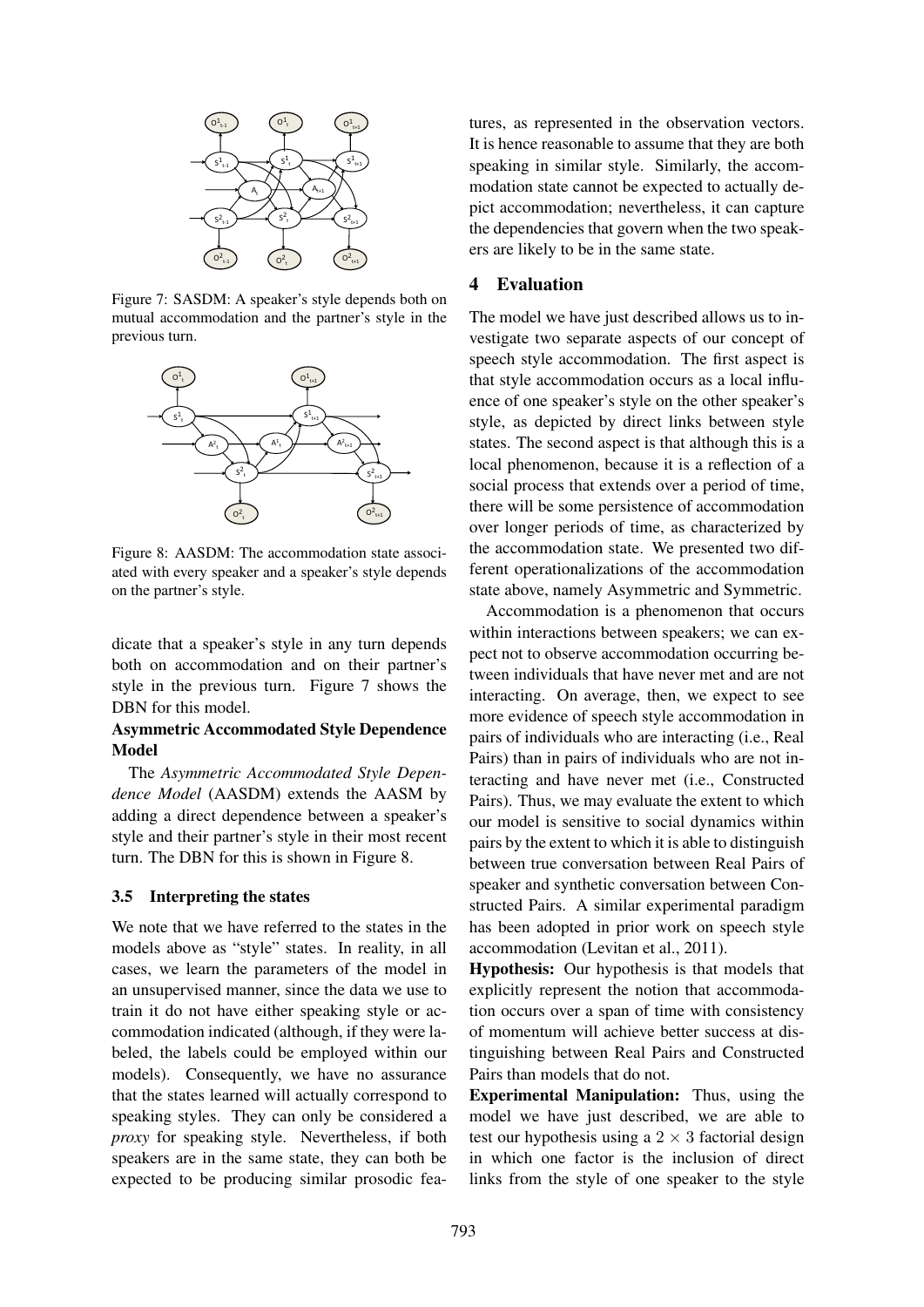of the other speaker, which we refer to as the DirectInfluence (DI) factor, with values True (T) and False (F), and the second factor is the inclusion of links from style states to and from Accommodation states, which we refer to as the IndirectInfluence (II) factor, with values False (F), Asymmetric (A), and Symmetric (S). The result of this  $2 \times 3$  factorial design are the 6 different models described in Section 3, namely ISM (DI=False, II=False), CSDM (DI=True, II=False), SASM (DI=False, II=Symmetric), AASM (DI=False, II=Asymmetric), SASDM (DI=True, II=Symmetric), and AASDM (DI=True, II= Asymmetric).

Corpus: The success criterion in our experiment is the extent to which models of speech style accommodation are able to distinguish between Real Pairs and Constructed pairs. In order to set up this comparison, we began with a corpus of debates between students about the reasons for the fall of the Ottoman Empire. We obtained this corpus from researchers who originally collected it to investigate issues related to learning from conversational interactions (Nokes et al., 2010). The full corpus contains interactions between 76 pairs of students who interacted for 8 minutes. Within each pair, one student was assigned the role of arguing that the fall of the Ottoman empire was due to internal causes, whereas the other student was assigned the role of arguing that the fall of the Ottoman empire was due to external causes. Each student was given a 4 page packet of supporting information for their side of the debate to draw from in the interaction.

The speech from each participant was recorded on a separate channel. As a first step, we aligned the speech recordings automatically to their transcriptions at the word and turn level. After aligning the corpus at the word level, we identify the turn interval of each partner in the conversation. We use 66 of the debates out of the complete set of 76 for the experiments discussed in this paper. We had to eliminate 10 dialogues where the segmentation and alignment failed. For each of our models, we used the same 3 fold cross-validation.

Participants: Participants were all male undergraduate students between the ages of 18 and 25. In prior studies, it has been shown that accommodation varies based on gender, age and familiarity between partners. This corpus is particularly appropriate because it controls for most of these factors. Furthermore, because the participants did not know each other before the debate, we can assume that if accommodation happened, it was only during the conversation.

Real versus Constructed Pairs: In our analysis below, we compare measured accommodation between pairs of humans who had a real conversation and a constructed pair in which one person from that conversation is paired with a constructed partner, where the partner's side of the conversation was constructed from turns that occurred in other conversations. We set up this comparison in order to isolate speech style convergence from lexical convergence when we evaluate the performance of our model. The difference between the measured accommodation between real and constructed pairs is treated as a weak operationalization of model accuracy at measuring speech style accommodation.

For each of the 20 Real pairs in the test corpus we composed one Constructed Pair. Each Constructed Pair comprised one student from the corresponding Real Pair (i.e., the Real Student) and a Constructed Partner that resembled the real partner in content but not necessarily style. We did this by iterating through the real partner's turns, replacing each with a turn that matched as well as possible in terms of lexical content but came from a different conversation. Lexical content match was measured in terms of cosine similarity. Turns were selected from the other Real pairs. Thus, the Constructed Partner had similar content to the corresponding real partner on a turn by turn basis, but the style of expression could not be influenced by the Real Student. Thus, ideally we should not see evidence of speech style accommodation within the Constructed Pairs.

Experimental Procedure: For each of the four models we computed an Accommodation Score for each of the Real Pairs and Constructed Pairs. In order to obtain a measure that can be used to compute accommodation for all the models considered, we compute the accommodation value as the fraction of turns in a session where partners exhibited the same speaking style.

Results: In order to test our hypothesis we constructed an ANOVA model with Accommodation Score as the dependent variable and DirectInfluence, IndirectInfluence, RealVsConstructed as independent variables. Additionally we included the interaction terms between all pairs of inde-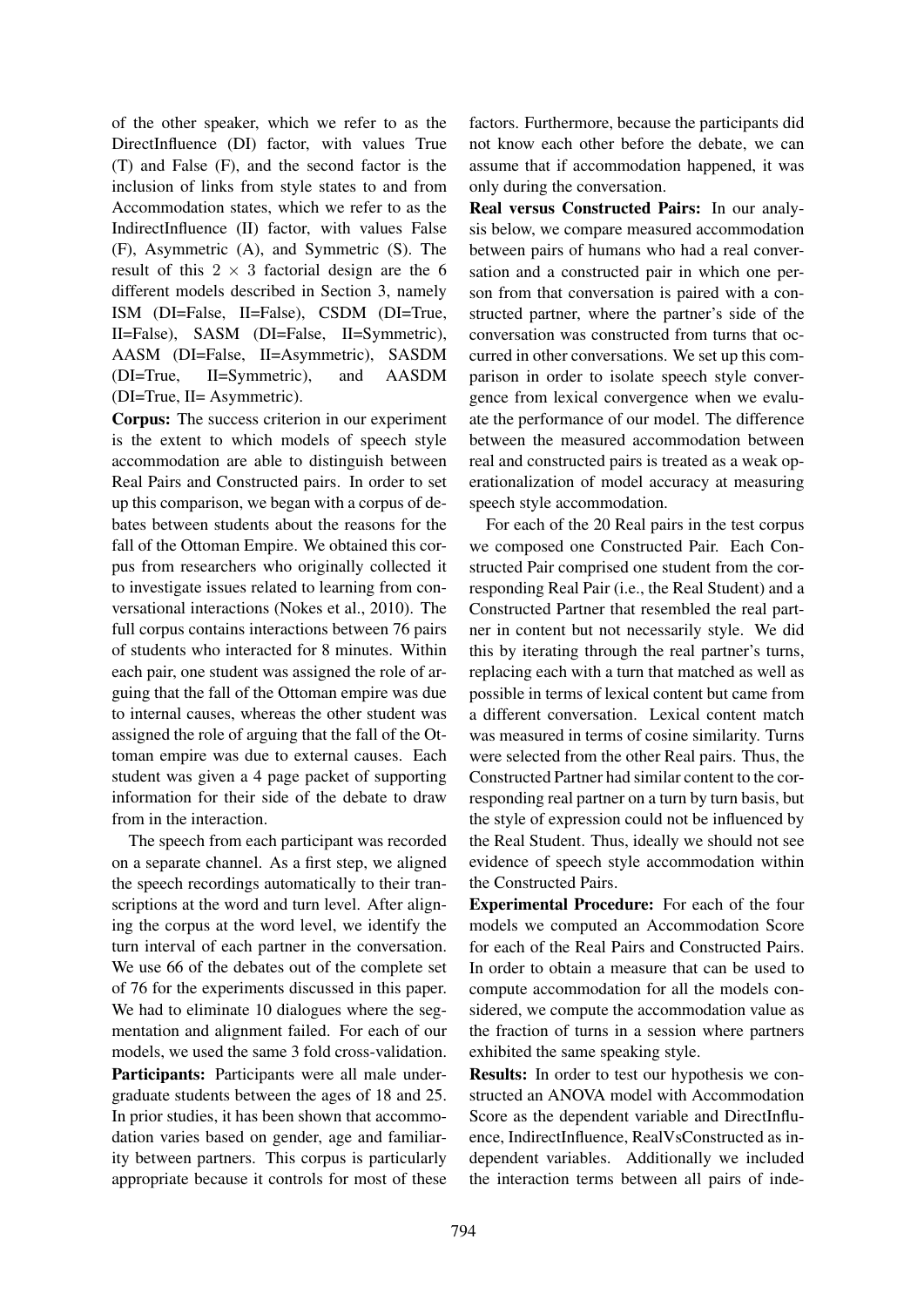|              | DI | Н | Real          | Constructed   |
|--------------|----|---|---------------|---------------|
|              |    |   | $\mu(\sigma)$ | $\mu(\sigma)$ |
| <b>SASDM</b> | T  | S | .54(.23)      | .44(.29)      |
| <b>SASM</b>  | F  | S | .54(.23)      | .44(.29)      |
| <b>CSDM</b>  | T  | F | .6(.26)       | .52(.3)       |
| <b>ISM</b>   | F  | F | .56(.25)      | .51(.32)      |
| <b>AASM</b>  | F  | A | .6(.24)       | .51(.3)       |
| <b>AASDM</b> | T  | А | .61(.24)      | .48(.3)       |

Table 1: Accommodation measured using different models. Legend:  $\mu$ =mean,  $\sigma$  = standard deviation, DI = "Direct Influence", II = "Indirect Influence".

pendent variables. Using this ANOVA model, we find a highly significant main effect of the RealVsConstructed factor that demonstrates the general ability of the models to achieve separation between Real Pairs and Constructed Pairs; on average F(1,780) = 18.22, p *<* .0001.

However, when we look more closely, we find that although the trend is consistently to find more evidence of speech style accommodation in Real Pairs than in Constructed Pairs, we see differentiation among the models in terms of their ability to achieve this separation. When we examine the two way interactions between DirectInfluence and RealVsConstructed as well as between IndirectInfluence and RealVsConstructed, although we do not find significant interactions, we do find some suggestive patterns when we do the student T posthoc analysis. In particular, when we explore just the interaction between IndirectInfluence links, we find a significant separation between Real vs Constructed pairs for models with Accommodation states, but not for the cases where no Accommodation states are included. However, when we do the same for the interaction between DirectInfluence links and RealVsConstructed, we find significant separation with or without those links. This suggests that IndirectInfluence links are more important than DirectInfluence links. At a finer-grained level, when we examine the models individually, we only find a significant separation between Real and Constructed pairs with the model that includes both Direct-Influence and Symmetric IndirectInfluence links. These results suggest that Symmetric IndirectInfluence links may be slightly better than Asymmetric ones, and that combining DirectInfluence links and Symmetric IndirectInfluence links may be the best combination.

Based on this analysis, we find support for our hypothesis. We find that the model that includes Symmetric IndirectInfluence links and DirectInfluence links is the best balance between representational power and simplicity. The support for the inclusion of DirectInfluence links in the model is weaker than that of IndirectInfluence links, however. On a larger dataset, we may have observed stronger effects of both factors. Even on this small dataset, we find evidence that adding that structure improves the performance of the model without leading to overfitting.

### 5 Conclusions and Current Directions

In this paper we presented an unsupervised dynamic Bayesian modeling approach to modeling speech style accommodation in face-to-face interactions. Our model was motivated by the idea that because accommodation reflects social processes that extend over time within an interaction, one may expect a certain consistency of motion within the stylistic shift. Our evaluation demonstrated a statistically significant advantage for the models that embodied this idea.

An important motivation for our modeling approach was that it allows us to avoid targeting specific linguistic style features in our measure of accommodation. However, in our evaluation, we only tested our approach on conversations between male undergraduate students discussing the fall of the Ottoman Empire. Thus, while our evaluation provides evidence that we have taken a first important step towards our ultimate goal, we cannot yet claim that we have a model that performs equally effectively across contexts. In our future work, we plan to formally test the extent to which this allows us to accurately measure accommodation within contexts in which very different stylistic elements carry strategic social value.

Another important direction of our current research is to explore how measures of speech style accommodation may predict other important measures such as how positively partners view one another, how successful partners perform tasks together, or how well students learn together.

### 6 Acknowledgments

We gratefully acknowledge John Levine and Timothy Nokes for sharing their data with us. This work was funded by NSF SBE 0836012.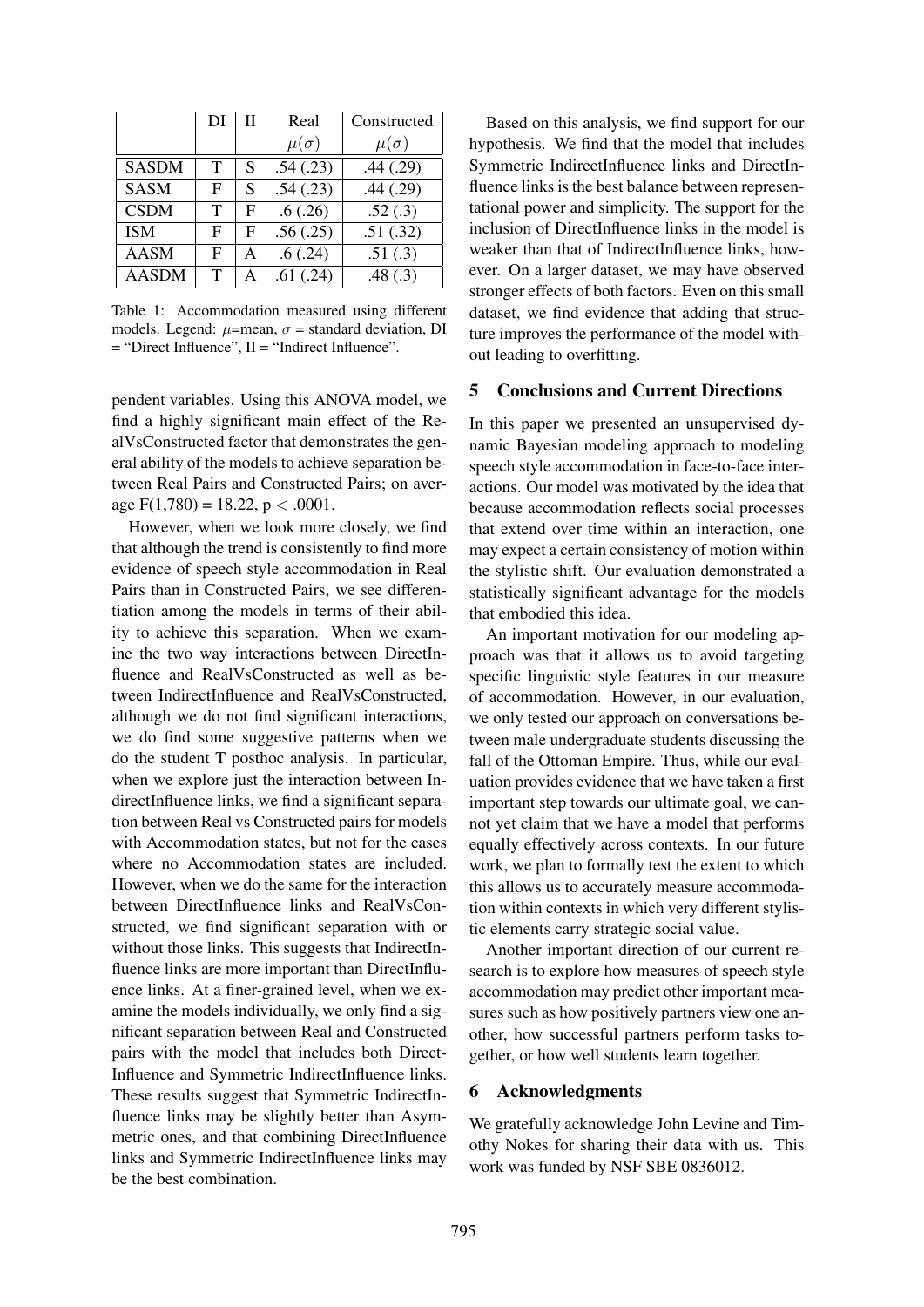### References

- Ang, J., Dhillon, R., Krupski, A., Shriberg, E., & Stolcke, A. (2002). Prosody-based automatic detection of annoyance and frustration in human-computer dialog. In *Proc. ICSLP*, volume 3, pages 2037–2040. Citeseer.
- Bilous, F. & Krauss, R. (1988). Dominance and accommodation in the conversational behaviours of same-and mixed-gender dyads. *Language and Communication*, 8(3), 4.
- Bourhis, R. & Giles, H. (1977). The language of intergroup distinctiveness. *Language, ethnicity and intergroup relations*, 13, 119.
- Coupland, N. (2007). *Style: Language variation and identity*. Cambridge Univ Pr.
- DiMicco, J., Pandolfo, A., & Bender, W. (2004). Influencing group participation with a shared display. In *Proceedings of the 2004 ACM conference on Computer supported cooperative work*, pages 614–623. ACM.
- Eckert, P. & Rickford, J. (2001). *Style and sociolinguistic variation*. Cambridge Univ Pr.
- Edlund, J., Heldner, M., & Hirschberg, J. (2009). Pause and gap length in face-to-face interaction. In *Proc. Interspeech*.
- Giles, H. & Coupland, N. (1991). *Language: Contexts and consequences.* Thomson Brooks/Cole Publishing Co.
- Giles, H., Mulac, A., Bradac, J., & Johnson, P. (1987). Speech accommodation theory: The next decade and beyond. *Communication yearbook*, 10, 13–48.
- Gweon, G. A. P. U. M. R. B. R. C. P. (2011). The automatic assessment of knowledge integration processes in project teams. In *Proceedings of Computer Supported Collaborative Learning*.
- Hecht, M., Boster, F., & LaMer, S. (1989). The effect of extroversion and differentiation on listeneradapted communication. *Communication Reports*,  $2(1)$ , 1–8.
- Huffaker, D., Jorgensen, J., Iacobelli, F., Tepper, P., & Cassell, J. (2006). Computational measures for language similarity across time in online communities. In *In ACTS: Proceedings of the HLT-NAACL 2006 Workshop on Analyzing Conversations in Text and Speech*, pages 15–22.
- Jensen, F. V. (1996). *An introduction to Bayesian networks*. UCL Press.
- Labov, W. (2010a). *Principles of linguistic change: Internal factors*, volume 1. Wiley-Blackwell.
- Labov, W. (2010b). *Principles of linguistic change: Social factors*, volume 2. Wiley-Blackwell.
- Lauritzen, S. L. & Spiegelhalter, D. J. (1988). Local computations with probabilities on graphical structures and their application to expert systems. *Journal of the Royal Statistical Society*, 50, 157–224.
- Levitan, R. & Hirschberg, J. (2011). Measuring acoustic-prosodic entrainment with respect to multiple levels and dimensions. In *Proceedings of Interspeech*.
- Levitan, R., Gravano, A., & Hirschberg, J. (2011). Entrainment in speech preceding backchannels. In *Proceedings of the 49th Annual Meeting of the Association for Computational Linguistics: Human Language Technologies: short papers-Volume 2*, pages 113–117. Association for Computational Linguistics.
- Liscombe, J., Hirschberg, J., & Venditti, J. (2005). Detecting certainness in spoken tutorial dialogues. In *Proceedings of INTERSPEECH*, pages 1837–1840. Citeseer.
- Nenkova, A., Gravano, A., & Hirschberg, J. (2008). High frequency word entrainment in spoken dialogue. In *In Proceedings of ACL-08: HLT. Association for Computational Linguistics*.
- opensmile (2011). http://opensmile.sourceforge.net/.
- Pearl, J. (1988). *Probabilistic Reasoning in Intelligent Systems: Networks of Plausible Inference*. Morgan Kaufmann.
- Purcell, A. (1984). Code shifting hawaiian style: childrens accommodation along a decreolizing continuum. *International Journal of the Sociology of Language*, 1984(46), 71–86.
- Putman, W. & Street Jr, R. (1984). The conception and perception of noncontent speech performance: Implications for speech-accommodation theory. *International Journal of the Sociology of Language*, 1984(46), 97–114.
- Ranganath, R., Jurafsky, D., & McFarland, D. (2009). It's not you, it's me: detecting flirting and its misperception in speed-dates. In *Proceedings of the 2009 Conference on Empirical Methods in Natural Language Processing: Volume 1-Volume 1*, pages 334–342. Association for Computational Linguistics.
- Reitter, D., Keller, F., & Moore, J. D. (2006). Computational modelling of structural priming in dialogue. In *In Proc. Human Language Technology conference - North American chapter of the Association for Computational Linguistics annual mtg*, pages 121–124.
- Sanders, R. (1987). *Cognitive foundations of calculated speech*. State University of New York Press.
- Scotton, C. (1985). What the heck, sir: Style shifting and lexical colouring as features of powerful lan-